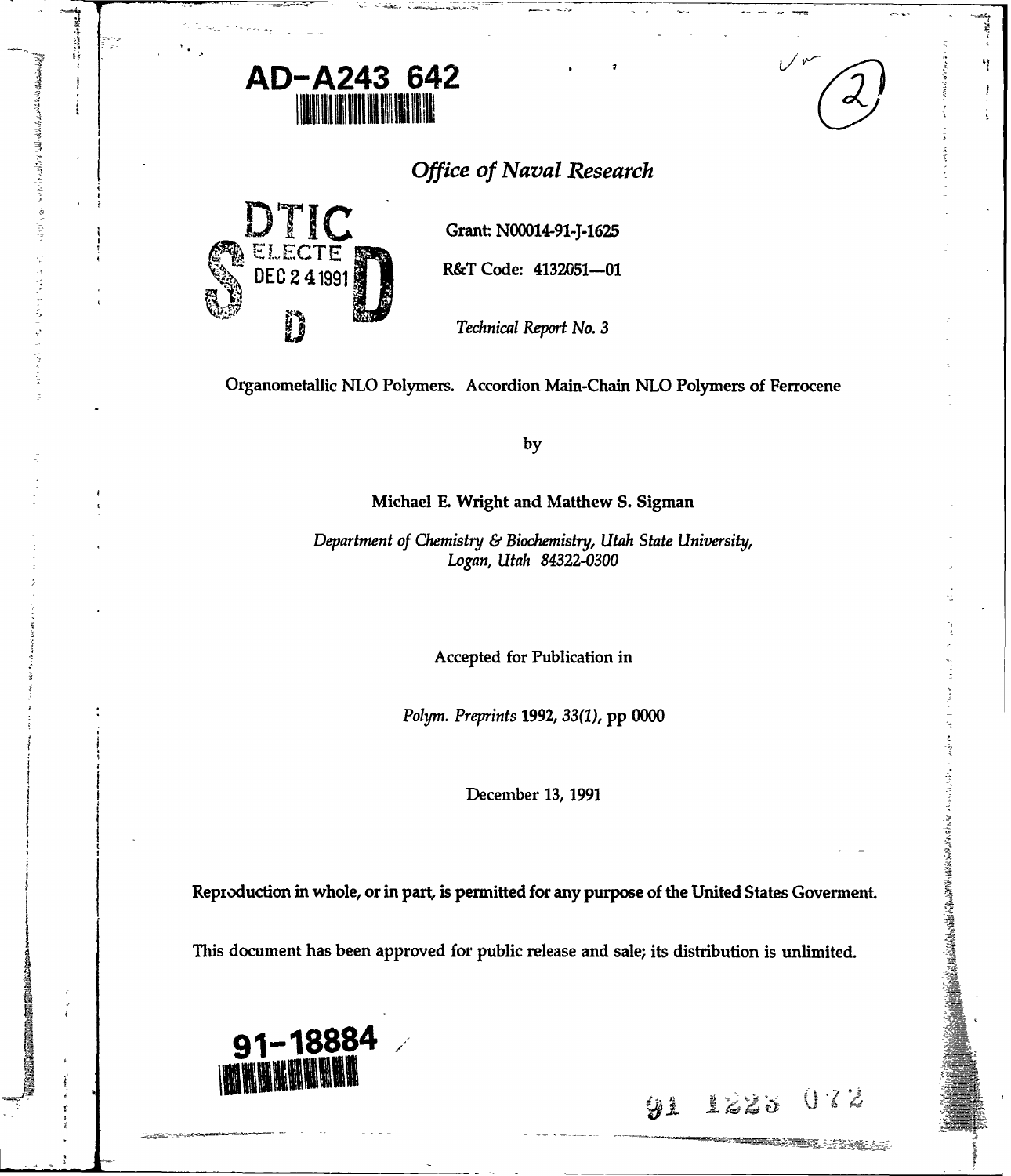| <b>REPORT DOCUMENTATION PAGE</b>                                                                  |                                                                                               |                                             |                                                                                                                                                                                                                                                                                                                                                                                                                                                       |                                                        |                                                                         |             | <b>Form Approved</b><br>OMB No. 0704-0188                               |
|---------------------------------------------------------------------------------------------------|-----------------------------------------------------------------------------------------------|---------------------------------------------|-------------------------------------------------------------------------------------------------------------------------------------------------------------------------------------------------------------------------------------------------------------------------------------------------------------------------------------------------------------------------------------------------------------------------------------------------------|--------------------------------------------------------|-------------------------------------------------------------------------|-------------|-------------------------------------------------------------------------|
| Unclassified                                                                                      | <b>1a. REPORT SECURITY CLASSIFICATION</b>                                                     |                                             |                                                                                                                                                                                                                                                                                                                                                                                                                                                       | <b>1b. RESTRICTIVE MARKINGS</b>                        |                                                                         |             |                                                                         |
| 2a. SECURITY CLASSIFICATION AUTHORITY                                                             |                                                                                               |                                             |                                                                                                                                                                                                                                                                                                                                                                                                                                                       | 3. DISTRIBUTION/AVAILABILITY OF REPORT                 |                                                                         |             |                                                                         |
| 2b. DECLASSIFICATION / DOWNGRADING SCHEDULE                                                       |                                                                                               |                                             |                                                                                                                                                                                                                                                                                                                                                                                                                                                       | Approved for public release:<br>distribution unlimited |                                                                         |             |                                                                         |
| 4. PERFORMING ORGANIZATION REPORT NUMBER(S)                                                       |                                                                                               |                                             |                                                                                                                                                                                                                                                                                                                                                                                                                                                       | 5. MONITORING ORGANIZATION REPORT NUMBER(S)            |                                                                         |             |                                                                         |
| 6a. NAME OF PERFORMING ORGANIZATION<br><b>Utah State University</b>                               |                                                                                               |                                             | <b>6b. OFFICE SYMBOL</b><br>(If applicable)                                                                                                                                                                                                                                                                                                                                                                                                           | 7a. NAME OF MONITORING ORGANIZATION                    |                                                                         |             |                                                                         |
|                                                                                                   | 6c. ADDRESS (City, State, and ZIP Code)                                                       |                                             |                                                                                                                                                                                                                                                                                                                                                                                                                                                       |                                                        |                                                                         |             |                                                                         |
|                                                                                                   | Logan, UT 84322-0300                                                                          | Chemistry and Biochemistry Dept.            |                                                                                                                                                                                                                                                                                                                                                                                                                                                       |                                                        | 7b. ADDRESS (City, State, and ZIP Code)                                 |             |                                                                         |
| <b>8a. NAME OF FUNDING / SPONSORING</b><br><b>ORGANIZATION</b><br><b>Office of Naval Research</b> |                                                                                               |                                             | <b>8b OFFICE SYMBOL</b><br>(If applicable)                                                                                                                                                                                                                                                                                                                                                                                                            | 9 PROCUREMENT INSTRUMENT IDENTIFICATION NUMBER         |                                                                         |             |                                                                         |
| 8c. ADDRESS (City, State, and ZIP Code)                                                           |                                                                                               |                                             |                                                                                                                                                                                                                                                                                                                                                                                                                                                       |                                                        | 10 SOURCE OF FUNDING NUMBERS                                            |             |                                                                         |
| 800 N Quincy St.                                                                                  |                                                                                               |                                             |                                                                                                                                                                                                                                                                                                                                                                                                                                                       | PROGRAM<br>ELEMENT NO                                  | <b>PROJECT</b><br>NO                                                    | TASK<br>NO. | WORK UNIT<br><b>ACCESSION NO</b>                                        |
| Arlington, VA 22217-5000<br>11. TITLE (Include Security Classification)                           |                                                                                               |                                             |                                                                                                                                                                                                                                                                                                                                                                                                                                                       | N00014-91                                              | $J-1625$                                                                | 4132051     |                                                                         |
|                                                                                                   | <b>12. PERSONAL AUTHOR(S)</b>                                                                 | Main-Chain NLO Polymers of Ferrocene"       | Technical Report #3: "Organometallic NLO Polymers.                                                                                                                                                                                                                                                                                                                                                                                                    |                                                        |                                                                         |             | Accordion                                                               |
|                                                                                                   |                                                                                               |                                             |                                                                                                                                                                                                                                                                                                                                                                                                                                                       |                                                        |                                                                         |             |                                                                         |
|                                                                                                   |                                                                                               |                                             | Michael E. Wright -d Matthew S. Sigman                                                                                                                                                                                                                                                                                                                                                                                                                |                                                        |                                                                         |             |                                                                         |
|                                                                                                   |                                                                                               | 13b TIME COVERED                            |                                                                                                                                                                                                                                                                                                                                                                                                                                                       | 14. DATE OF REPORT (Year, Month, Day)                  |                                                                         |             | <b>15 PAGE COUNT</b>                                                    |
| Preprint                                                                                          | 16 SUPPLEMENTARY NOTATION                                                                     |                                             | FROM 4/15/91 TO4/15/92                                                                                                                                                                                                                                                                                                                                                                                                                                | Dec. 13, 1991                                          |                                                                         |             |                                                                         |
|                                                                                                   |                                                                                               |                                             | Polym. Preprints 1992, 33(1), pp 0000                                                                                                                                                                                                                                                                                                                                                                                                                 |                                                        |                                                                         |             |                                                                         |
|                                                                                                   | <b>COSATI CODES</b>                                                                           |                                             | 18. SUBJECT TERMS (Continue on reverse if necessary and identify by block number)                                                                                                                                                                                                                                                                                                                                                                     |                                                        |                                                                         |             |                                                                         |
| <b>FIELD</b>                                                                                      | <b>GROUP</b>                                                                                  | <b>SUB-GROUP</b>                            |                                                                                                                                                                                                                                                                                                                                                                                                                                                       |                                                        |                                                                         |             | Polymers, Ferrocene, Nonlinear optical materials, Second harmonic       |
|                                                                                                   |                                                                                               |                                             | polymers, Knoevenagel condensation, Bis(cyanoactate)                                                                                                                                                                                                                                                                                                                                                                                                  |                                                        |                                                                         |             | generation, Single-crystal, X-ray diffraction, polyesters, condensation |
| 13a. TYPE OF REPORT<br>17                                                                         |                                                                                               |                                             | 19 ABSTRACT (Continue on reverse if necessary and identify by block number)<br>Bis(ferrocene) NLO-phore monomers were prepared. The new bis(ferrocene) monomer was<br>successfully copolymerized with bis(cyanoacetate) comonomers using a Knoevenagel<br>polycondensation technique. The polymers were characterized by spectroscopic, thermal analysis,<br>and GPC data. The polymers had average molecular weights in the range of 5000 to 25,000. |                                                        |                                                                         |             |                                                                         |
|                                                                                                   |                                                                                               |                                             |                                                                                                                                                                                                                                                                                                                                                                                                                                                       |                                                        |                                                                         |             |                                                                         |
|                                                                                                   |                                                                                               |                                             |                                                                                                                                                                                                                                                                                                                                                                                                                                                       |                                                        |                                                                         |             |                                                                         |
|                                                                                                   |                                                                                               |                                             |                                                                                                                                                                                                                                                                                                                                                                                                                                                       |                                                        |                                                                         |             |                                                                         |
|                                                                                                   |                                                                                               |                                             |                                                                                                                                                                                                                                                                                                                                                                                                                                                       |                                                        |                                                                         |             |                                                                         |
|                                                                                                   |                                                                                               | 20. DISTRIBUTION / AVAILABILITY OF ABSTRACT |                                                                                                                                                                                                                                                                                                                                                                                                                                                       |                                                        | 21 ABSTRACT SECURITY CLASSIFICATION                                     |             |                                                                         |
|                                                                                                   | WUNCLASSIFIED/UNLIMITED<br>22a. NAME OF RESPONSIBLE INDIVIDUAL<br><u>Dr. Kenneth J. Wynne</u> | $\Box$ SAME AS RPT.                         | $\Box$ DTIC USERS                                                                                                                                                                                                                                                                                                                                                                                                                                     | Unclassified                                           | 22b. TELEPHONE (Include Area Code) 22c. OFFICE SYMBOL<br>(703) 696-4409 |             |                                                                         |

 $\sim$   $\sim$   $\sim$ 

 $\omega_{\rm c}$  ,  $\omega$ 

コンコントループ こうかん あいまく こうかん あいしょう

 $\sim$   $\sim$ 

山 ほうしょう

**°4**

**ままでものですが、人の主につきてき** 

Hari al-**ASIM**ANG

<sup>4</sup>**. . . . . . .~** ---- -

 $\mathbb{Z}^{\mathbb{Z}}$  .

÷.

计算号

性。

 $\bar{\beta}$ 

 $\sim$ 

 $\label{eq:2.1} \mathcal{F}_1 = \mathcal{F}_2 = \mathcal{F}_3 = \mathcal{F}_4 = \mathcal{F}_5 = \mathcal{F}_6 = \mathcal{F}_7 = \mathcal{F}_8 = \mathcal{F}_8 = \mathcal{F}_9 = \mathcal{F}_9 = \mathcal{F}_9 = \mathcal{F}_9 = \mathcal{F}_9 = \mathcal{F}_9 = \mathcal{F}_9 = \mathcal{F}_9 = \mathcal{F}_9 = \mathcal{F}_9 = \mathcal{F}_9 = \mathcal{F}_9 = \mathcal{F}_9 = \mathcal{F}_9 = \mathcal{F}_9 = \mathcal{F}_9 = \mathcal{F}_9 = \mathcal$ 

Ad<sup>dis</sup>a

医异常的 医前列腺

ă

 $\frac{1}{\xi_{\rm c}}$ 

 $74.88$ 

×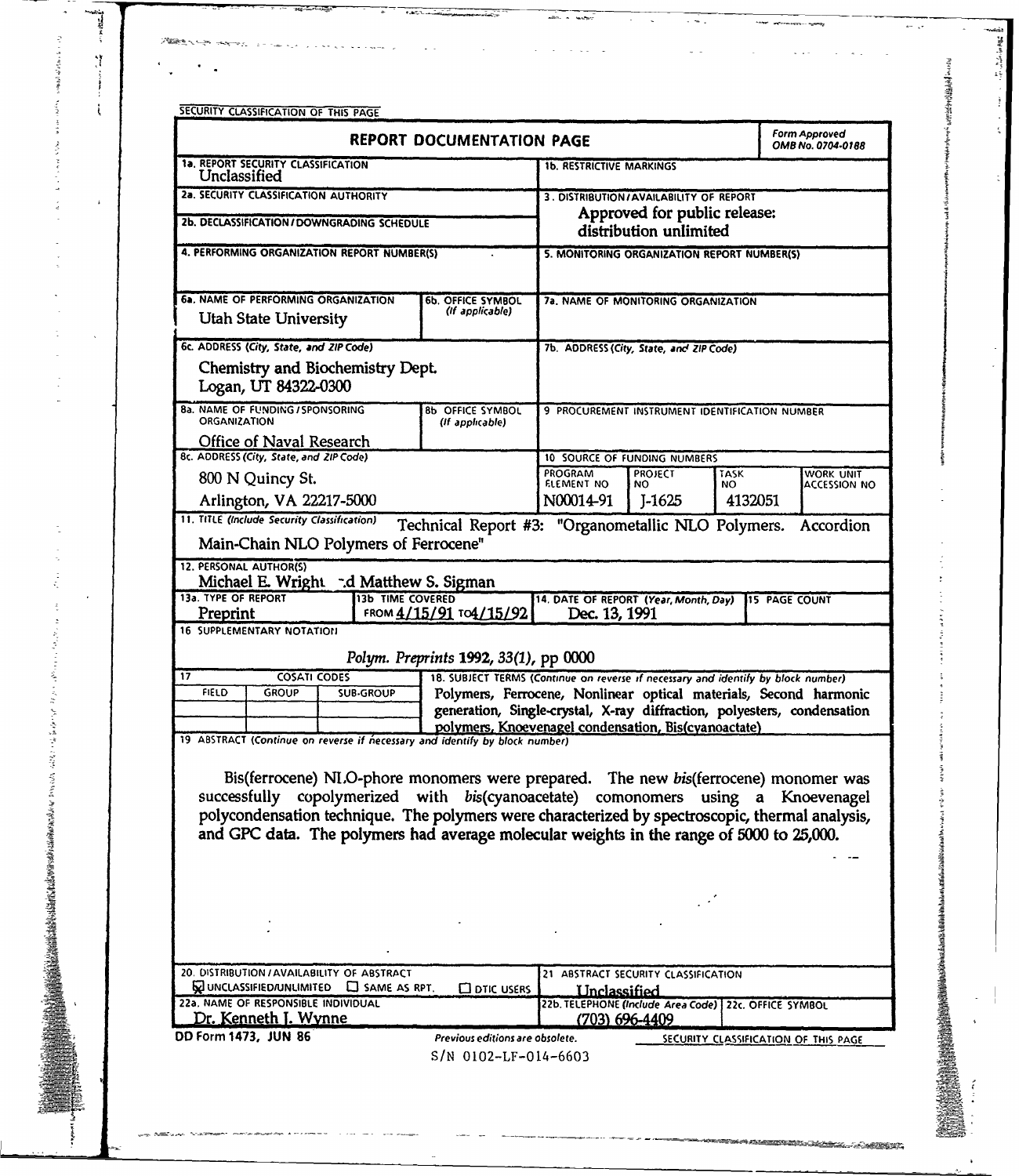# ORGANOMETALLIC NLO POLYMERS. ACCORDION **MAIN:-CHAIN NLO POLYMERS OF FERROCENE** SnBU<sub>3</sub> 1. one molequiv

 $Michael E$  Wright<sup>\*</sup> and Matthew S. Sigman

Utah State University, Logan, Utah 84322-0300

1530au

Ą  $\mathbf{L}$  )

J,

In the previous paper' we presented the synthesis of **Fe** Fe Fe The Theodore in the previous paper' we presented the synthesis of **Fe** Fe Theodore in the Blues organometallic main-chain NLO polymers. Our research The Unite has continued to f--cus on ferrocene based **NLO** polymers **. MFP** because of the outstanding results obtained **by** Marder and **4P 1** coworkers using crystalline ferrocene complexes. The ability **C. to** selectively functionalize the cyclopentadienyl **rings of** ferrocene has given us the ability to prepare **elaborate** organometallic NLO-phores.<sup>1,3</sup> Lindsay and coworkers recently presented the synthesis of a new class of main-chain organic The bis(cyanoacetate) monomers 2 were prepared **by NLO** polymers.' For this new class of **NLO** polymers, the reaction of the appropriate diol with an excess of ethyl NLO polymers.<sup>7</sup> For this new class of NLO polymers, the<br>aligning process need not reorient the entire polymer chain, but cyanoacetate in the presence of a catalytic amount of Ti(OC<sub>4</sub>H<sub>4</sub>)<sub>4</sub><br>rather, only fold the polymer rather, only fold the polymer backbone into the accordion (eq 2).' At the completion of the reaction ihe monomers are



In this paper we present the synthesis and **2C. A. B. A. B. A. B. A. B. B. A. B.** B. B. B. B. B. B. B. B. B. B. B characterization of organometallic polymers with the potential of adopting the accordion macrostructure. As we saw in the previous paper, the use of the Knoevenagel condensation appears to be the most effective manner to prepare polymers of Copolymer Synthesis *&* Characterization. **Our initial**

ı

mono-transmetalation of the ferrocene complex {q<sup>3</sup>} reaction is found to be intractable in all solvents. Elemental<br>C<sub>s</sub>H<sub>4</sub>SnBu,}<sub>1</sub>Fe<sup>6</sup> followed by reaction with one-half mol-equiv of analysis data is close to that anti 45% isolated yield (eq 1). Separation of  $\{(\eta^5-C_sH_sSn\tilde{B}u_s)Fe(\eta^5-C_sH_s\tilde{E}u_s)\}$ CHj)}SiMe, from **SnBu,** which is also a product in the reaction, proves to be very difficult. The separation is made even more difficult **by** the necessity to deactivate the alumina column by treatment with ether prior to use. It turns out the most efficient route to 1 is to use the bis-ferrocenyl compound<br>contaminated with SnBu, (~10 mol-%, the exact ratio was contaminated with **SnBu4 (-10** mol-%, the exact ratio was determined in 'H NMR spectra). The SnBu, does not appear to F, **Fe Fe** have any deleterious effects on the yield in the final transmetalation step. Monomer 1 is isolated in a 30% overall **ARC ACC ACC ACC ACC A** H<br>yield starting from (y<sup>5</sup>-C<sub>3</sub>H<sub>4</sub>SnBu<sub>s</sub>)<sub>2</sub>Fe.



shape. purified **by** crystallization from ethyl ace'ate/hexanes. Monomers 2a-c are white crystalline materiale which can **be** Spacer between stored at ambient temperature for months without



good molecular weight and tractability.<br>
good molecular weight and tractability.<br>
not condensation of monomer 3 with various diols. This polycondensation of monomer 3 with various diols. method appeared highly desirable because it has proven very **Results &** Discussion successful for main-chain organic **NLO** polymers prepared thus far. Monomer **3** is treated with hexanediol in the presence of *Monomer Synthesis & Characterization.* Selective Ti(OC,H,), (2 mol-%) at 150 °C for 16 h. The product of the ferrocene complex  $\{n^3 - \dots \}$  reaction is found to be intractable in all solvents. Elemental product; however, the lack of solubility is not consistent with other results we will present later.



r<del>entries in the s</del>eed

**N, A**